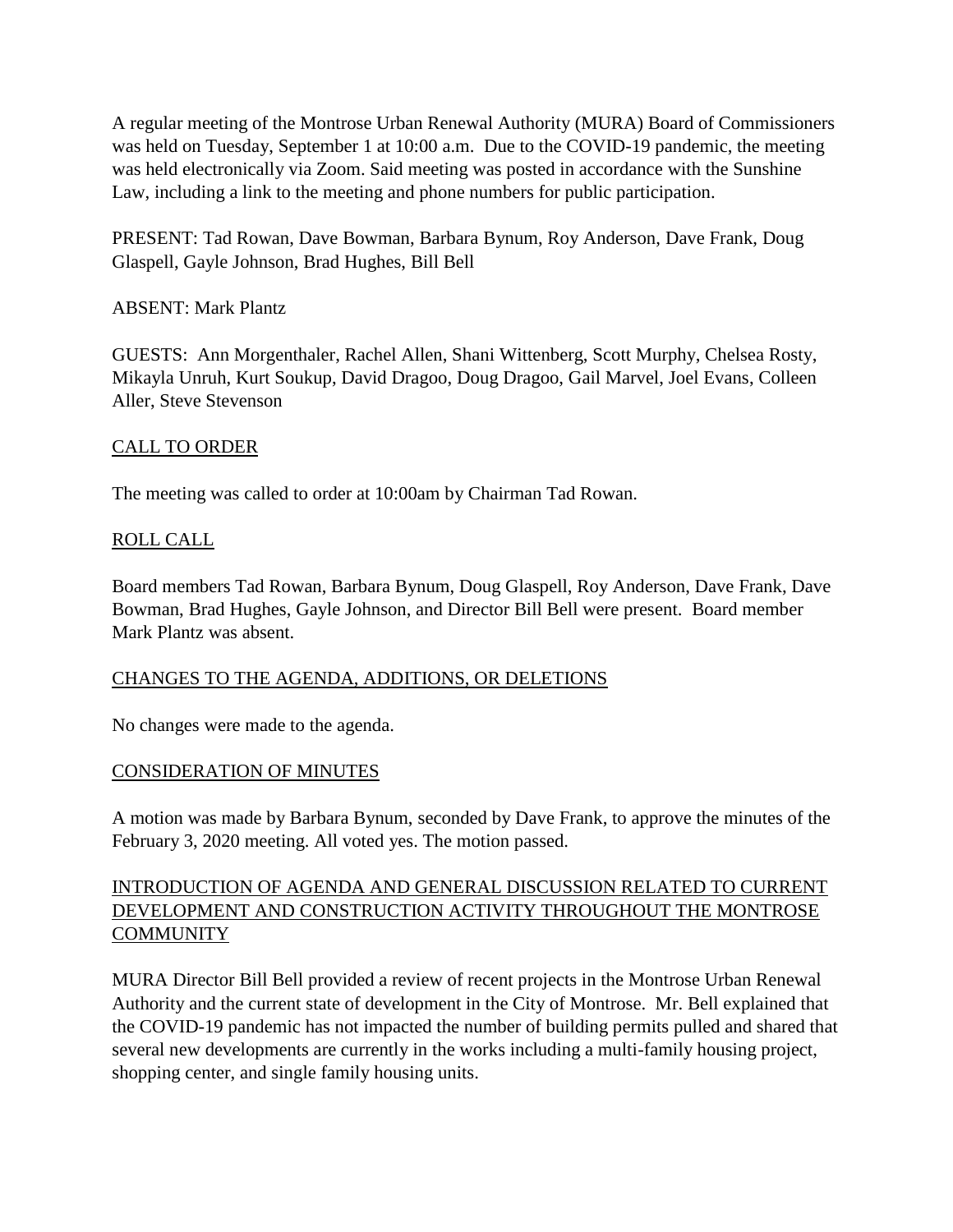# MURA SOUTHERN MULTI-FAMILY HOUSING PROJECT – PHASE I APARTMENTS PROJECT UPDATE AND CONSTRUCTION TIMELINE

MURA Director Bill Bell provided a summary of the Phase I Apartments project, explaining that this project was previously approved by the MURA Board on January 21, 2020 but that the total proposed acreage for the project has changed to 9.1 acres. Mr. Bell shared that this change does not alter the total number of units or valuation of the construction project.

Range Development CEO Kurt Soukup explained the current project timeline for the Phase I Apartments project, with a goal of starting the building process as soon as possible.

Mr. Soukup shared that due to recent population movement in response to the COVID-19 pandemic, many people are moving from large cities to smaller communities in Colorado such as Montrose and that the project provides a great opportunity to bring people to the area and support the local Montrose construction workforce to build the apartments.

Mr. Soukup shared that the requested building permit extension is meant to address the site design and horizontal site improvement delays caused by COVID-19.

A motion was made by Doug Glaspell, seconded by Gayle Johnson, to accept the proposed change in land acreage to 9.1 acres and to extend the building permit deadline to April 1, 2021. All voted yes. The motion passed.

MURA Director Bill Bell presented a summary of the project financing. Mr. Bell explained the process of loaning monies from the City's SID and Capital Improvement Funds to the URA to help complete the necessary horizontal site improvements in the form of a reimbursement paid to the contractors as they build the project. Monies have been built into the recommended 2021 City budget to address the public infrastructure water, sewer and general public infrastructure improvements.

# MURA MARRIOTT HOTEL PROJECT – PROJECT UPDATE AND CONSTRUCTION TIMELINE

MURA Director Bill Bell reviewed the current state of the MURA Marriott Hotel project and provided an updated construction timeline for the project. Mr. Bell explained that due to the COVID-19 pandemic and the associated impact on hotel operations throughout the state, Lamont Companies is requesting an extension to the building permit deadline for construction. Mr. Bell stated that the newly requested building permit deadline of May 31, 2021 is the only proposed alteration to the initial agreement approved in January 2020 by the MURA Board.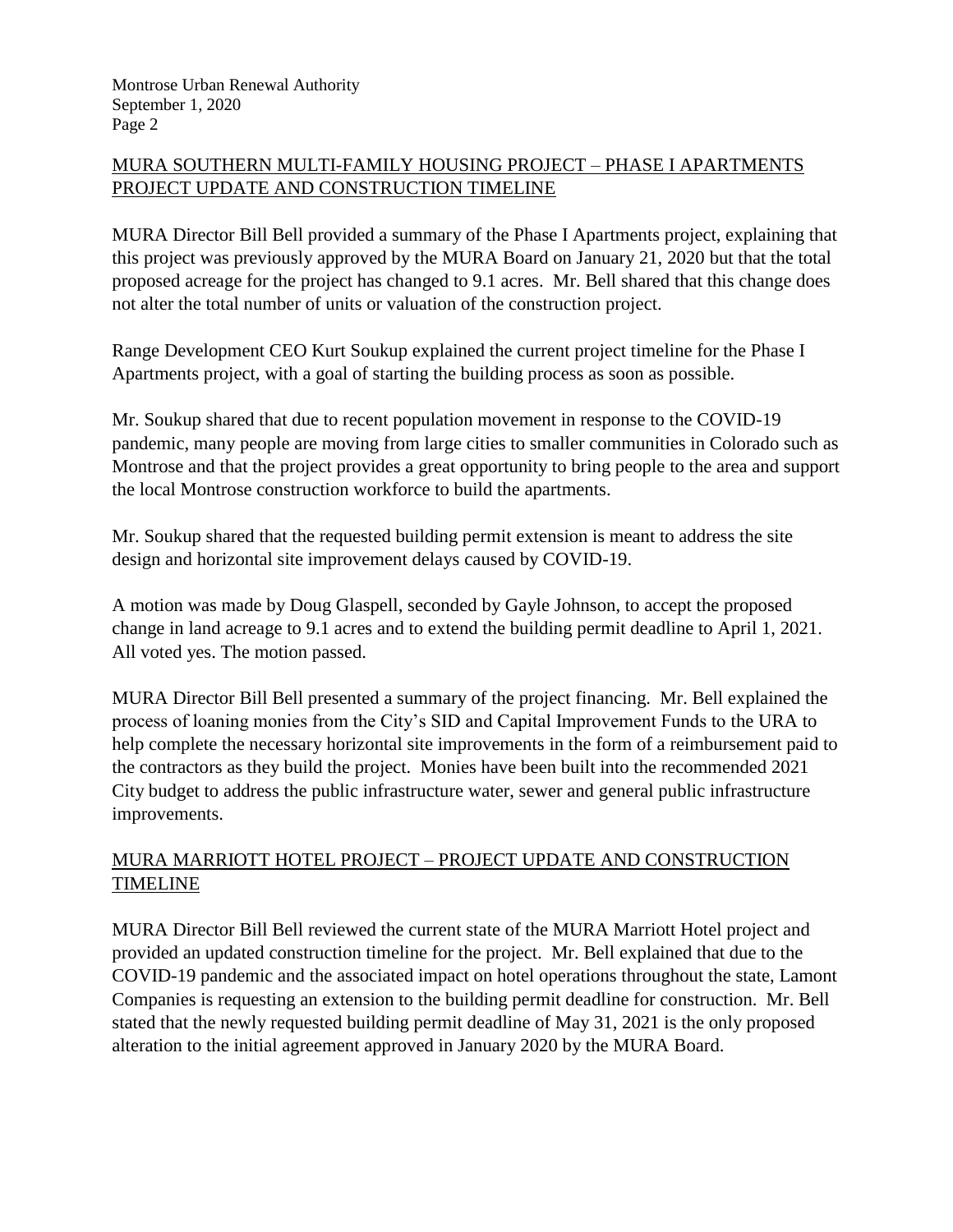Montrose Urban Renewal Authority September 1, 2020 Page 3

MURA Board Member Brad Hughes inquired about the agreement's enforcement of the revised building permit deadline. Mr. Bell stated that if Lamont Companies does not pull a building permit for the project by the revised deadline, May 31, 2021, the MURA agreement can be nullified, withdrawing the incentives.

A motion was made by Roy Anderson, seconded by Dave Frank, to extend the building permit deadline to May 31, 2021 for the Marriott Hotel project. All voted yes. The motion passed.

## CONNECT TRAIL AND RIVER RESTORATION PROJECT UPDATE

City Engineer Scott Murphy provided an update on the state of the Connect Trail. Mr. Murphy explained that the project has been completed and came in under budget. A mural has been designed for the West Main Underpass and painting will begin on Monday, September 7, 2020. A community paint day has been scheduled to assist with the project.

Mr. Murphy presented on the current state of the Uncompahgre river improvement project. The project will break ground in November 2020. Emergency stabilization was conducted last summer to temporarily support the project. The project should be completed in March 2021. The City has a promissory note for \$1.1 million for the project. With the receipt of \$784,000 in grants, the City's loan to the URA for the river improvement project will be reduced to reflect the remaining cost.

MURA Commissioner Brad Hughes inquired about homeless encampments along the trail. Mr. Murphy explained the procedure for addressing these concerns. Mr. Murphy also noted that to address recent issues with graffiti along the trail, the walls along the underpass have been coated with an anti-graffiti treatment to simplify the graffiti cleanup process.

### PRIVATE DEVELOPMENT UDPATE

Mayfly Outdoors Executive Chairman David Dragoo provided an update on the state of private development in the Colorado Outdoors project. Mr. Dragoo explained the goal of consolidating Wedge Brands warehousing operations to the Colorado Outdoors project. Mr. Dragoo stated that Wedge Brands is a third party logistics company for several different brands. The Colorado Outdoors estimated 70,000 square foot warehouse and office location will serve as the worldwide headquarters for Wedge Brands. The building will be located next to the Mayfly Outdoors building in the URA to best utilize already existing water and sewer infrastructure for the project.

Mr. Dragoo shared a video entitled "This is Colorado Outdoors," a partnership with the City of Montrose to highlight the project and opportunities available in the Montrose community.